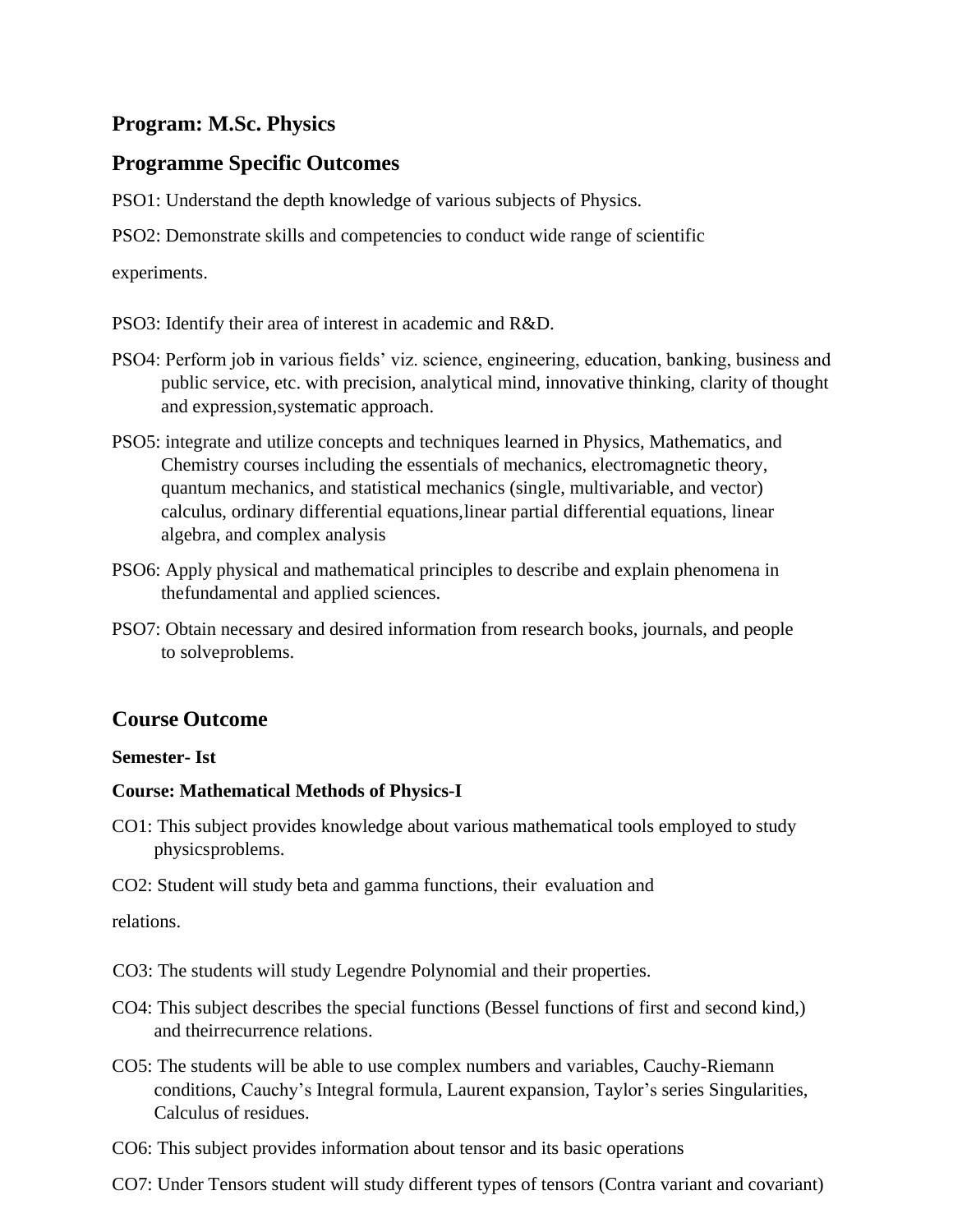tensors,Application of tensors in coordinate transformations.

CO8: Student will study numerical methods (bisection method, Newton method etc) to solve set ofequations.

# **Course: Classical Mechanics**

- CO1: Define and understand basic mechanical concepts related to the momentum of system of particles;angular momentum of system of particles; energy of the particles; the work of internal forces and internal potential energy; work of external forces and external potential energy; motion relative to the center of mass (momentum, angular momentum, kinetic energy) discrete and continuous mechanical systems.
- CO2: Describe and understand Virtual work and D'Alembert's principle.
- CO3: The Lagrange equations for holonomic and nonholonomic systems and Hamiltonian approaches inclassical mechanics.
- CO4: Describe and understand Hamilton's equations of motion equations for system like simple andcompound pendulum, Harmonic oscillator, Motion of particle in central force field etc.
- CO5: Describe and understand the statics of rigid bodies; tensor of inertia; principal moments of inertia;Euler equations of motion; motion of the Earth; precession; Euler angles.

CO6: Kinematics and Dynamics of rigid body in detail and ideas regarding Euler's equations of motion.

CO7: Poisson brackets; canonical transformation, Poisson bracket relations between components of linearand angular momenta and relative problems.

## **Course: Classical Electrodynamics**

- CO1: Understand basic about the Electrostatics problems
- CO2: Develop the Ability to solve the problems regarding electric field.
- CO3: Observe the effect of boundary conditions like Dirichlet and Neumann boundary conditions,Uniqueness theorem
- CO 4: Observe the effect of Boundary value problems in electrostatics and its

applications.

CO 5: Understand the operation of Green's function and solution of Poisson equation

CO 6: Understand the problem of Dirac delta function in spherical polar coordinates

CO 7: Formulate and employ the Equations of electrostatic field in a dielectric, Bound charge densities.

CO 8: Acquire knowledge on Magnetostatics and solve the problems like Bio savart law and ampereslaw.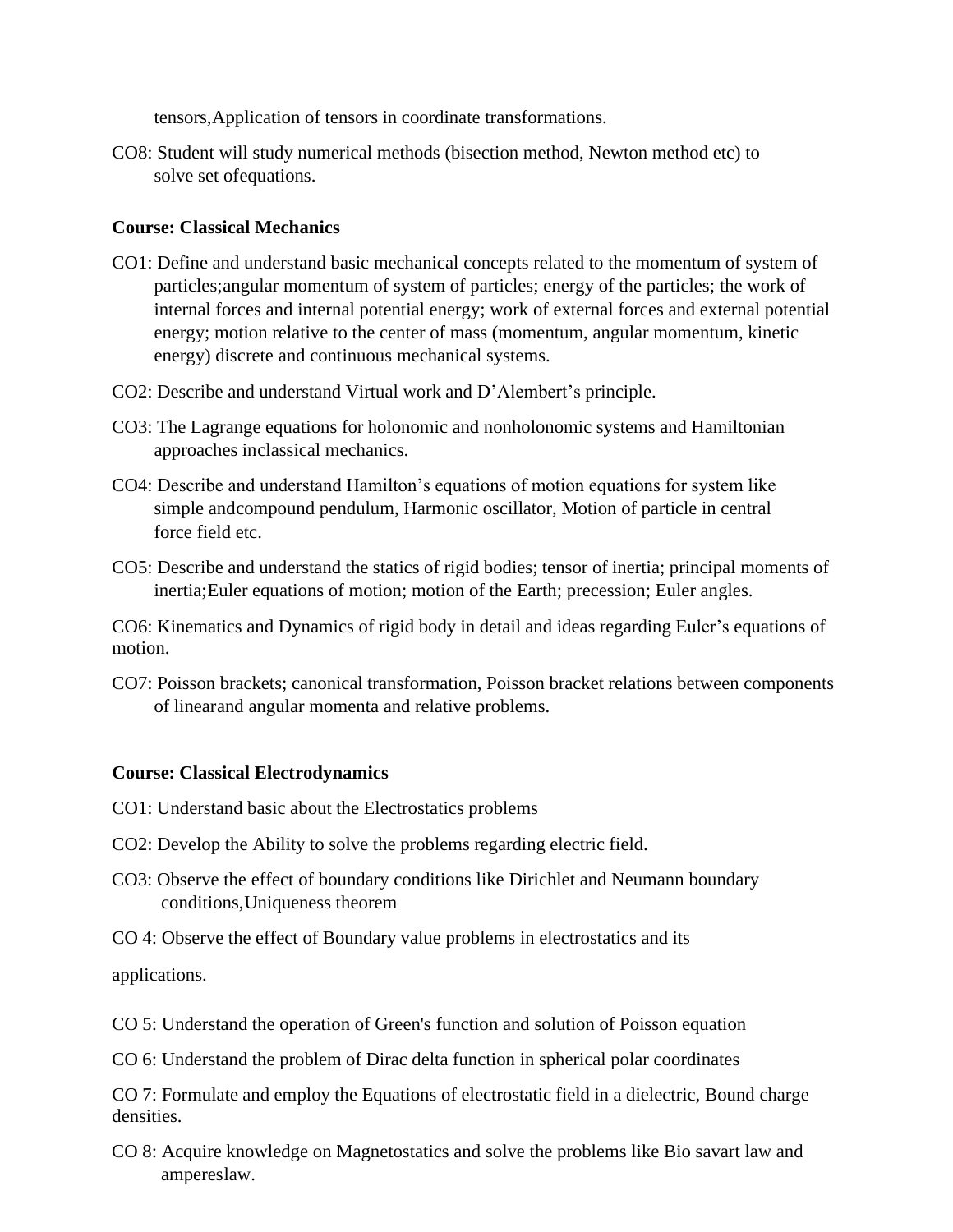## CO 9: Develop knowledge on Time varying fields.

# **Course: Nuclear and Particle Physics**

- CO 1: This course has led the students to understand interaction of various types of radiation with matterwhich they observe in their daily life. It's easy for them now to relate the theory to practical. Students are also able to understand the detecting methods and instruments for different types ofcharged and neutral particles.
- CO 2: This gives the detail study of alpha decay process and shows how alpha spectroscopy can help usto understand nuclear structure.
- CO 3: This gives the detail study of beta decay process and various selection rules for process.

CO 4: In this students will learn the gamma decay process and their energetic and also the selection rules.

- CO 5: Students will learn about the classification and properties of elementary particles. Also learn aboutthe properties of fundamental forces.
- CO 6: This gives the information about types of interactions and conservation of charge, parity and timereversal in these processes.

CO 7: In this students learn about discovery and properties of Pions and their exchange interactions.

- CO 8: In this students learn about k-mesons about their discovery and decay modes and also abouthyperons.
- CO 9: This gives the study of quark model and multiplets and theories of fundamental interactions

# **Course: Electronics-I**

CO1: Understand basic construction, equivalent circuits and characteristics of basic electronics

devices.

- CO2: Develop the Ability to understand the design and working of BJT / FET amplifiers.
- CO3: Observe the effect of negative feedback on different parameters of an Amplifier and different typesof negative feedback topologies.
- CO4: Observe the effect of positive feedback and able to design and working of different Oscillatorsusing Transistors
- CO5: Understand the operation and design of multistage amplifier for a given specification.
- CO6: Understand number representation and conversion between different representation in digitalelectronic circuits
- CO7: Formulate and employ a Karnaugh Map to reduce Boolean expressions and logic circuits to theirsimplest forms.
- CO8: Acquire knowledge on basic digital electronic gates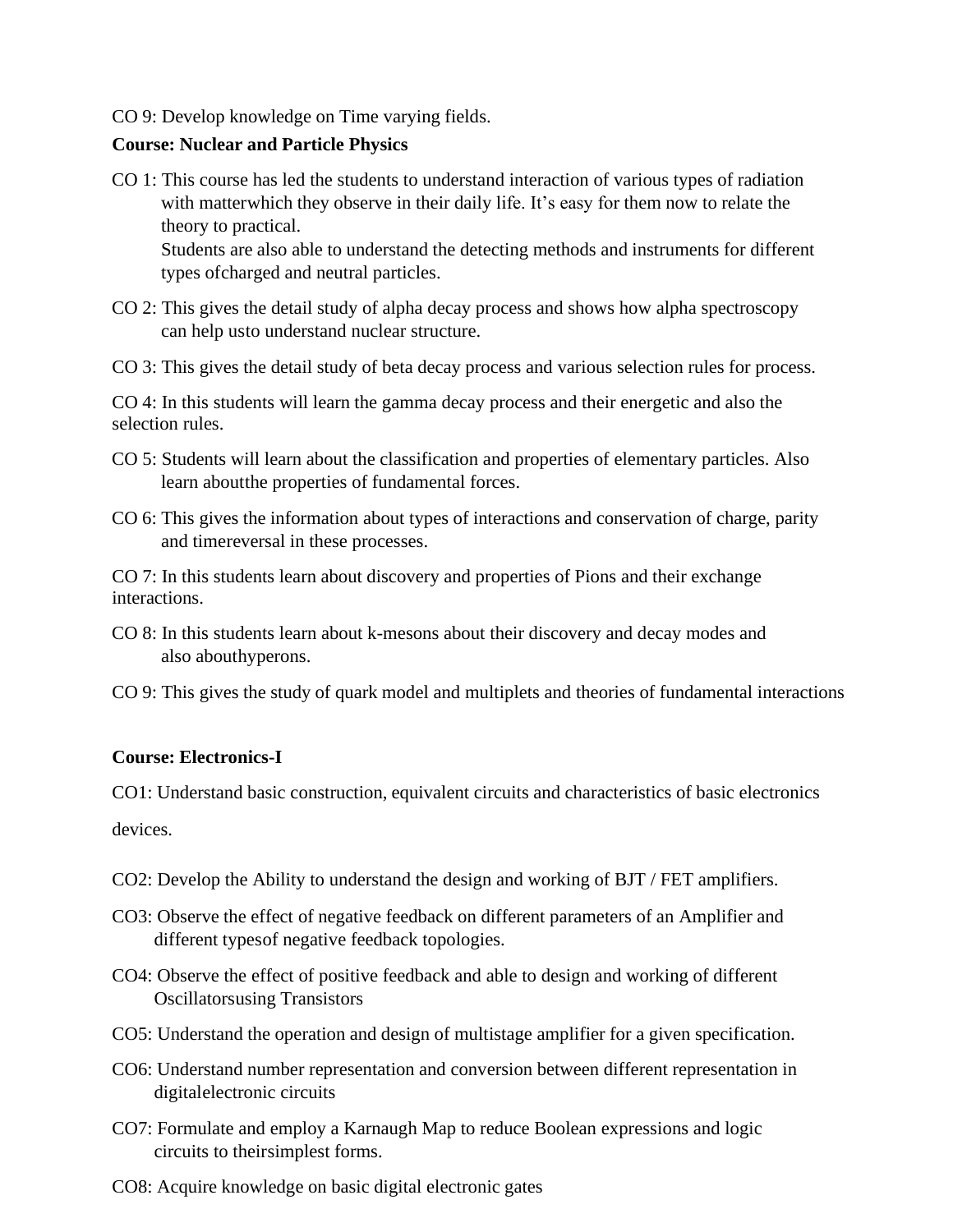- CO9: Develop knowledge on design trade-offs in various digital electronic families with a view towardsreduced power consumption
- CO10: Design and Analyse various combinational and Sequential logic circuits.
- CO11: Learn about Counters and Shift Registers

#### **Semester II**

#### **Course: Mathematical Methods of Physics– II**

- CO1: To analyze the exponential orders functions, Laplace transform, Inverse Laplace transforms and itsproperties.
- CO2: Use of Laplace transforms for the solution of differential equations.
- CO3: Distinguish the Hermite polynomials, Rodrigue's formula and solution of Hermite differentialequation.
- CO4: Analyze the different series (Fourier, Sine and cosine series).
- CO5: Examine the Fourier integral theorem, Fourier transform and Parseveall's identity for Fourier seriesand transforms.
- CO6: To analyze the Laguerre differential equation, solution and their properties.
- CO7: Study of the D'Alembert and Fourier series solutions, Vibrations of a freely hanging chain andrectangular membrane.
- CO8: Compare the discrete groups, Permutation groups, Lie group and group postulates.

#### **Course: Advanced Classical Mechanics and Electrodynamics**

CO 1: This subject extrapolates the knowledge about Hamilton-Jacoby theory which includes Hamilton-Jacobi equations for Hamilton principal and characteristic functions. Problems: Harmonic oscillator using Hamilton-Jacobi formulation and through actionangle variables

CO2: Student will study Special theory of relativity which helps to apply the space time correlation.

- CO3: The students will study covariant formulation of four spaces and representation of various vectors infour-space and will study how it apply on covariant formulation of Force, momentum and energy equation in Minkowski space. By this students will able to solve the Applications of relativistic formulation in the study of motion under constant force and relativistic one dimensional harmonicoscillator.
- CO4: This subject describes Small oscillations which include Formulation of problem, Eigen value equation, Frequencies of free vibration and normal modes. By this students apply this to solve theproblem Normal mode frequencies and eigen vectors of diatomic and linear tri-atomic molecule
- CO5: The students will study Continuous systems and fields. By this students will able to examine theCO concept Stress-energy tensor and conservation laws, Hamiltonian formulation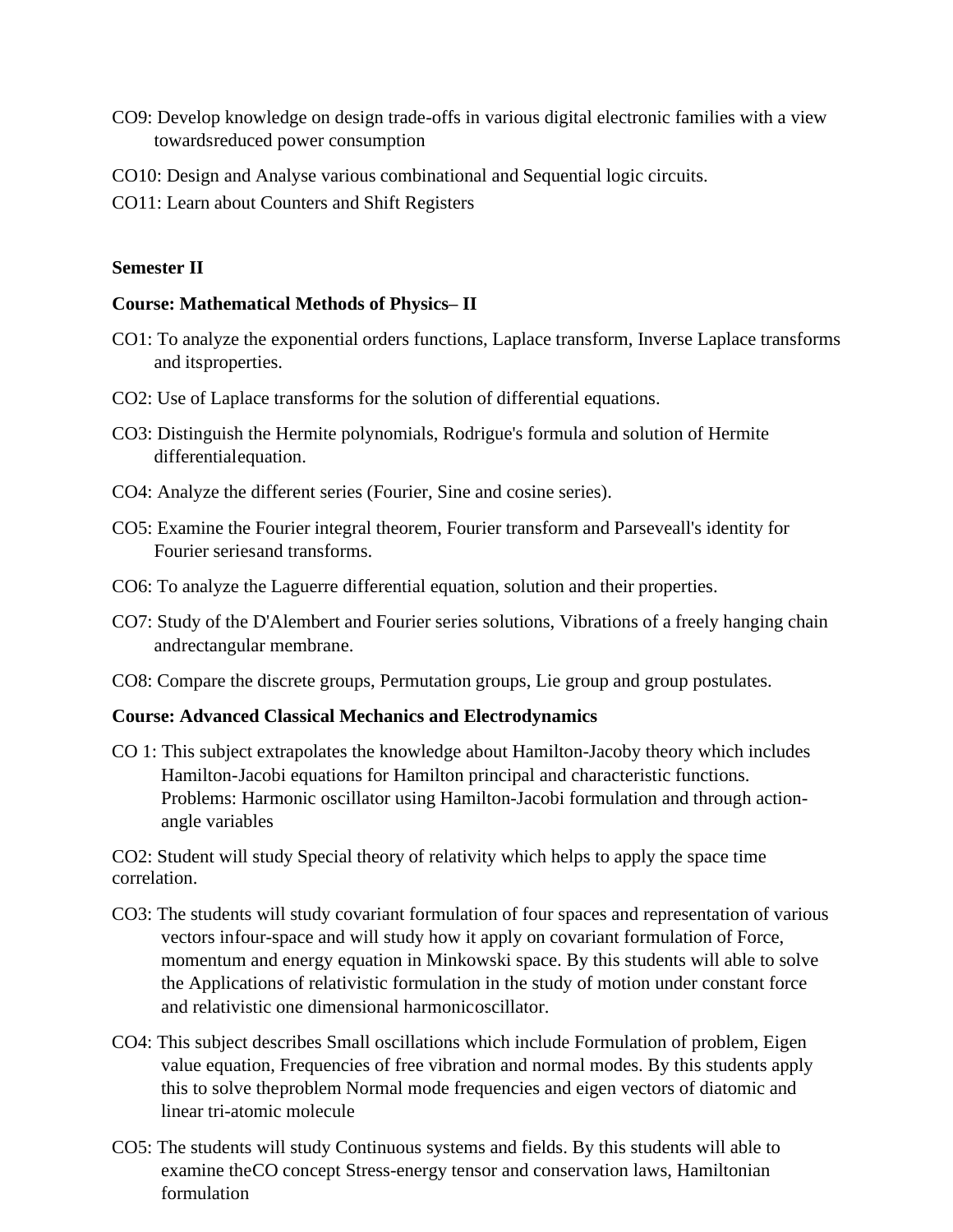CO6: This subject provides information about Maxwell inhomogeneous equations and

conservation laws

CO7: Student will study Electromagnetic waves and wave propagation. By this students will

able to recognize the concept of Electric and Magnetic field.

CO8: Student will study the Polarization concept by this they will understand the concept of reflection oflight and use this knowledge how Waves in a conducting medium and skin depth.

#### **Course: Quantum Mechanics**

- CO 1: Solution of the Schrodinger equation for the hydrogen atom that used for solve to finding the Eigenvalue also find the Spherical harmonics, Radial solutions
- CO 2: Interpret of Rigid rotator for hydrogen atom that understands the behavior of a particle in free andfixed state.
- CO 3: Solution for three dimensional square well potential to Generalize the important properties oftunneling effect and Study of Linear vector spaces to understand the analysis ability
- CO 4: Study of Hermitian, unitary and projection operators and commentators to conclude how the wavefunction changed when operator operated on wave function.
- CO 5: Study the Change of basis-Representation theory to examine the different representations of wavefunction
- CO 6: Study Generalized uncertainty principle to examine the position and momentum of particle.
- CO 7: Study Density matrix. Schrodinger, Heisenberg and interaction pictures to test the knowledge oftime dependant and time independent wave functions and wave operators.
- CO 8: Study the Symmetry and conservation laws to generalize the principle of conservation in space andwave function
- CO 9: Examine the Solution of Simple harmonic oscillator and its properties in three dimensional.
- CO 10: Matrix mechanical treatment of linear harmonic oscillator and its representations and solution interms of matrix to examine the concept of energy Eigen values.
- CO 11: Interpret creation and annihilation operators to understand how to increase or decrease inwave function.

CO 12: Interpret Matrix representations of J2,J-z, J+,J-; to understand the concept of spin of particle.

CO 13: Analyze Clebsch-Gordon coefficients and their properties and how to find the

solution

CO 14: Addition of spin and orbital momentum to conclude the different concept of momentum.

CO 15: Determination of C.G. coefficients for  $\frac{1}{2}$  + 1/2 and  $\frac{1}{2}$  + 1 and Wigner-Eckart theorem to understandthe addition of coefficients.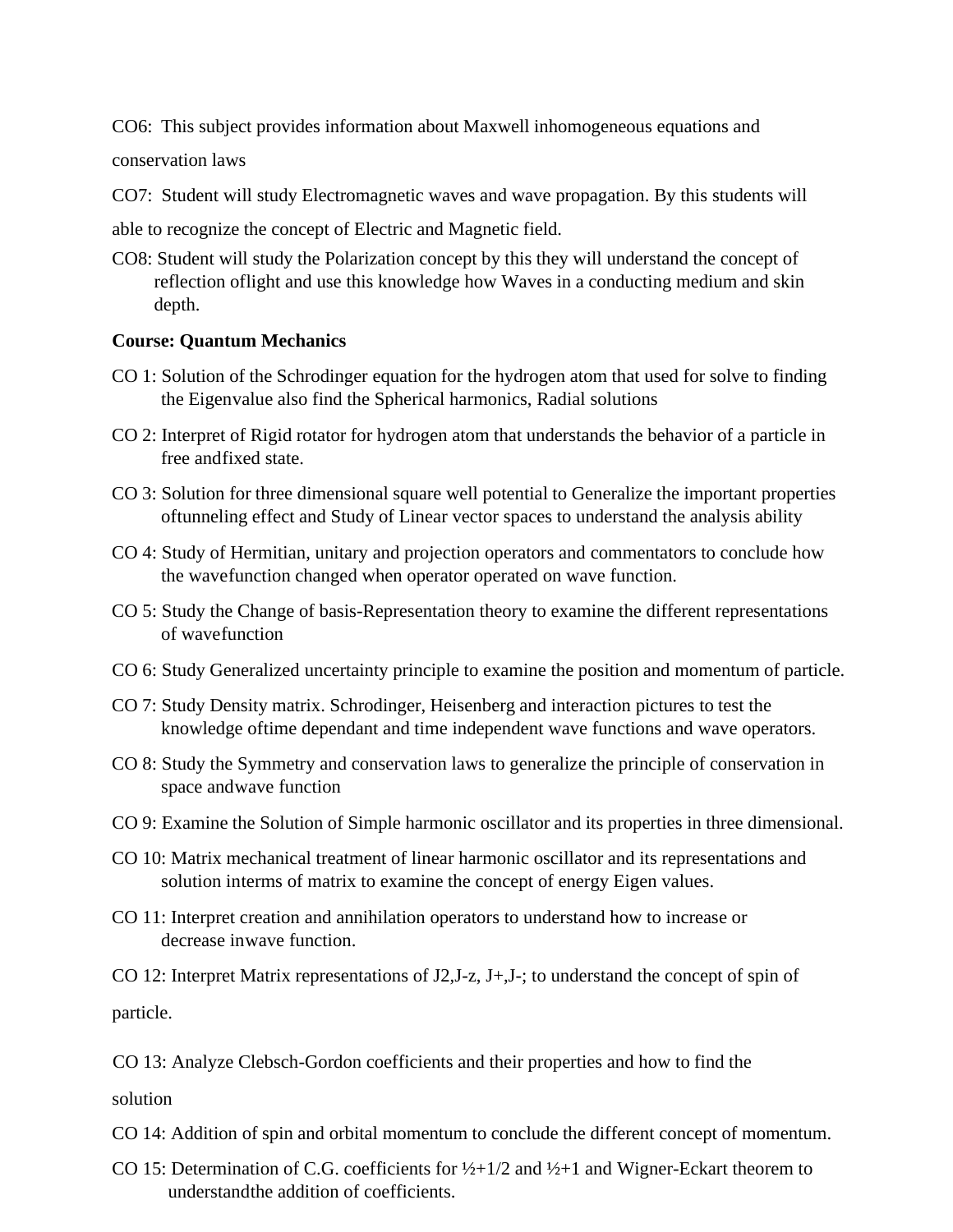## **Course: Statistical Mechanics**

- CO 1: Students will get an idea for the macroscopic and microscopic states so that they will able toexamine the connection between statistics and thermodynamics
- CO 2: Students will analyze the methods of Ensemble and their representation.
- CO 3: They will learn about Phase space so that they conclude the Liouville's theorem
- CO 4: Students will analyze about the various methods of Micro canonical ensemble, Gibb's microcanonical distribution
- CO 5: Students will test methods for Entropy of an ideal gas, Gibb's paradox, Sackur-Tetrode equation toconclude the concept of Entropy.
- CO 6: Students will study methods to find the Partition function in phase space and how it will be helpfulto evaluate on canonical ensembles
- CO 7: Students will study about Grand canonical ensemble and its thermodynamics an apply it onEnergy and Density fluctuations
- CO 8: Generalize the Postulates of Quantum Statistical Mechanics and Density matrix
- CO 9: Students will study Different ensembles in quantum statistical mechanics for different Ideal gasesand apply it on ideal Fermi Gas, Ideal Bose Gas and Boltzman Gas
- CO 10: Distribution functions for different ideal gases and density of states for an ideal gas.
- CO 11: Equation of state of an Ideal Fermi Gas and Degeneracy and analyze what is the Fermi energy at T=0 and at low temperatures
- CO 12: Thermodynamics of an ideal Fermi gas and free electron gas in metal
- CO 13: Student will study about Bose Gas so that they extrapolate the concept of Equation of state of anIdeal Bose gas, Bose-Einstein condensation, Thermodynamics of an Ideal Bose gas and Black body radiation (The photon gas)
- CO 14: Students will study about Phase transition so that they will able to interpret first and second orderphase transition: the Clausius Claperyon equation
- CO 15: Students will study the Ising model in zeroth approximation, random walk and brownian motionand how it apply on Fick's diffusion formula, Fick law and Einstein relation.

#### **Course: Electronics – II**

CO1: Compare the tuned primary and secondary circuits and how they are helpful in making amplifiers.

- CO2: Differentiate between various power amplifiers (Class A, Class B and their Push pullconfigurations).
- CO3: Analyze the need of Modulation and generation of AM, FM and SSB.

CO4: To study the operational amplifier, its classification and lay out of practical operational

amplifiers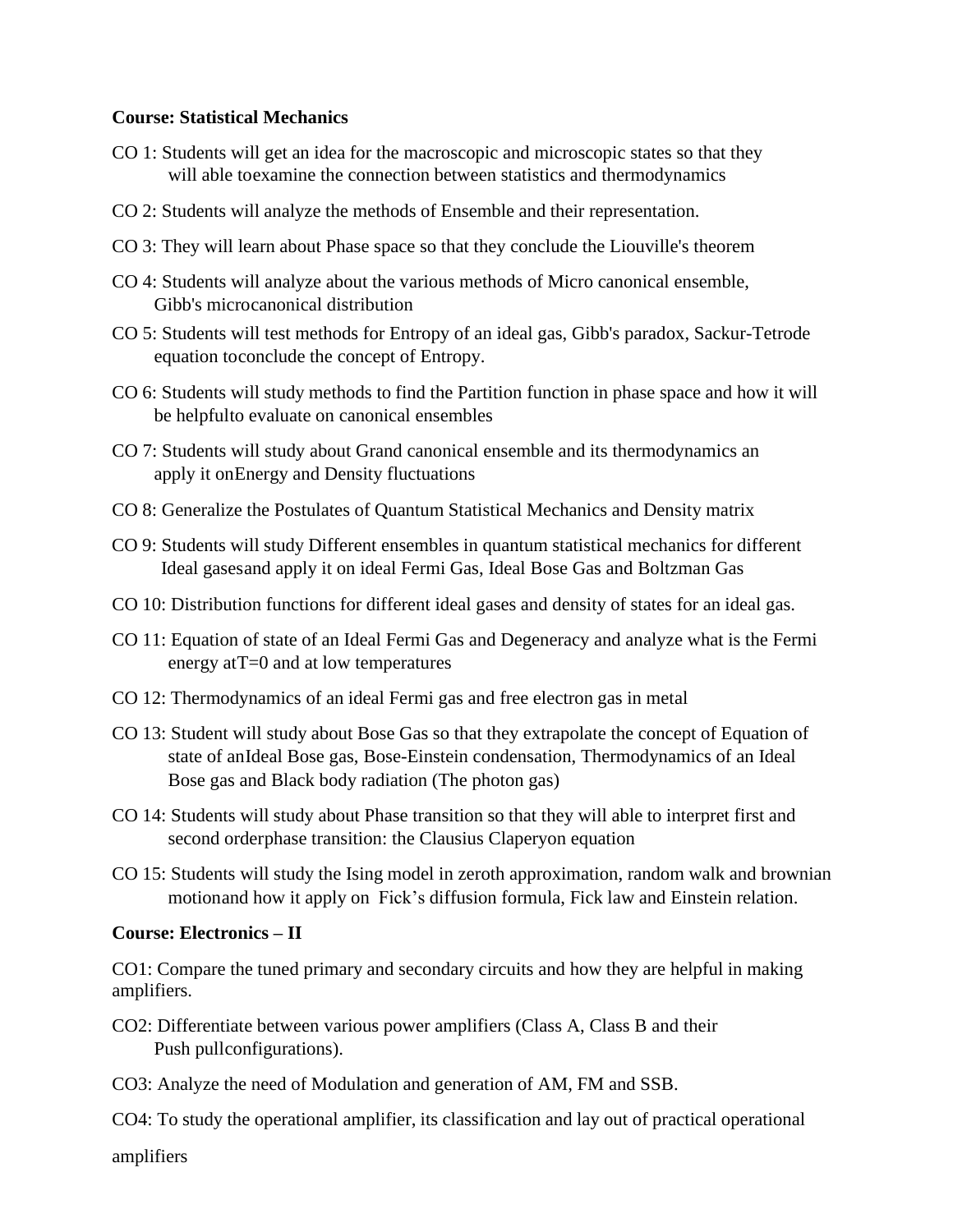- CO5: To study DC and AC characteristics of op-amp and how CMRR is calculate.
- CO6: Demonstrate the various applications of op-amp (Adder,subtractor, Instrumentation amplifier, Log,antilog amplifier, Differentiator and integrator).
- CO7: Distinguish the Square wave, Triangularwave andSine wave generator.
- CO8: To study the use of regulator and design of series regulator, IC regulators and 723 general purposeregulator.

CO9: To study about 555 timer circuit and compare its monostable and astable mode.

### **Semester III**

### **Course: Condensed Matter Physics-I**

- CO1: Study of Bragg's Law of Diffraction to examine the interplaner spacing (d-spacing) of a crystal thatused for identification and characterization purposes.
- CO2: Determination of Reciprocal lattice and study of Brillion Zones to understand the importantproperties and behavior of the various crystal systems.
- CO3: Analyze of structure factor and form factor which is a mathematical description of how a materialscatters incident radiation.
- CO4: Study of lattice vibrations of mono-atomic and diatomic linear lattices to examine the role ofPhonon in many of the physical properties of solids, such as the thermal conductivity and theelectrical conductivity.
- CO5: Study of free electron gas model in one dimension and three dimensions to interpret the behavior ofcharge carriers in a metallic solid.
- CO6: Use of the static properties of metals that are useful in various technological applications.
- CO7: Study of the transport properties of metals such as Sommerfeld theory, Hall Effect and thermalconductivity.
- CO8: Study of the synthesis, types and properties and classify various types of nano materials which offers the potential for new and faster kinds of computers, more efficient power sources and life-saving medical treatments.
- CO9: Study of the various optical properties of crystals to determination the phenomenon of interaction oflight with these materials.
- CO10: Have knowledge about the physics of semiconductor materials.
- CO11: Analyze the characteristics and theories in semiconductor materials in terms of crystal structures,charge carriers and energy bands.
- CO12: Describe band structures of semiconductors.
- CO13: Demonstrate the physical characteristics such as electronic structure and optical and transportproperties, and current-voltage characteristics of semiconductors.
- CO14: Explain how to find the Fermi energy level and carrier density in n-type and p-typesemiconductors.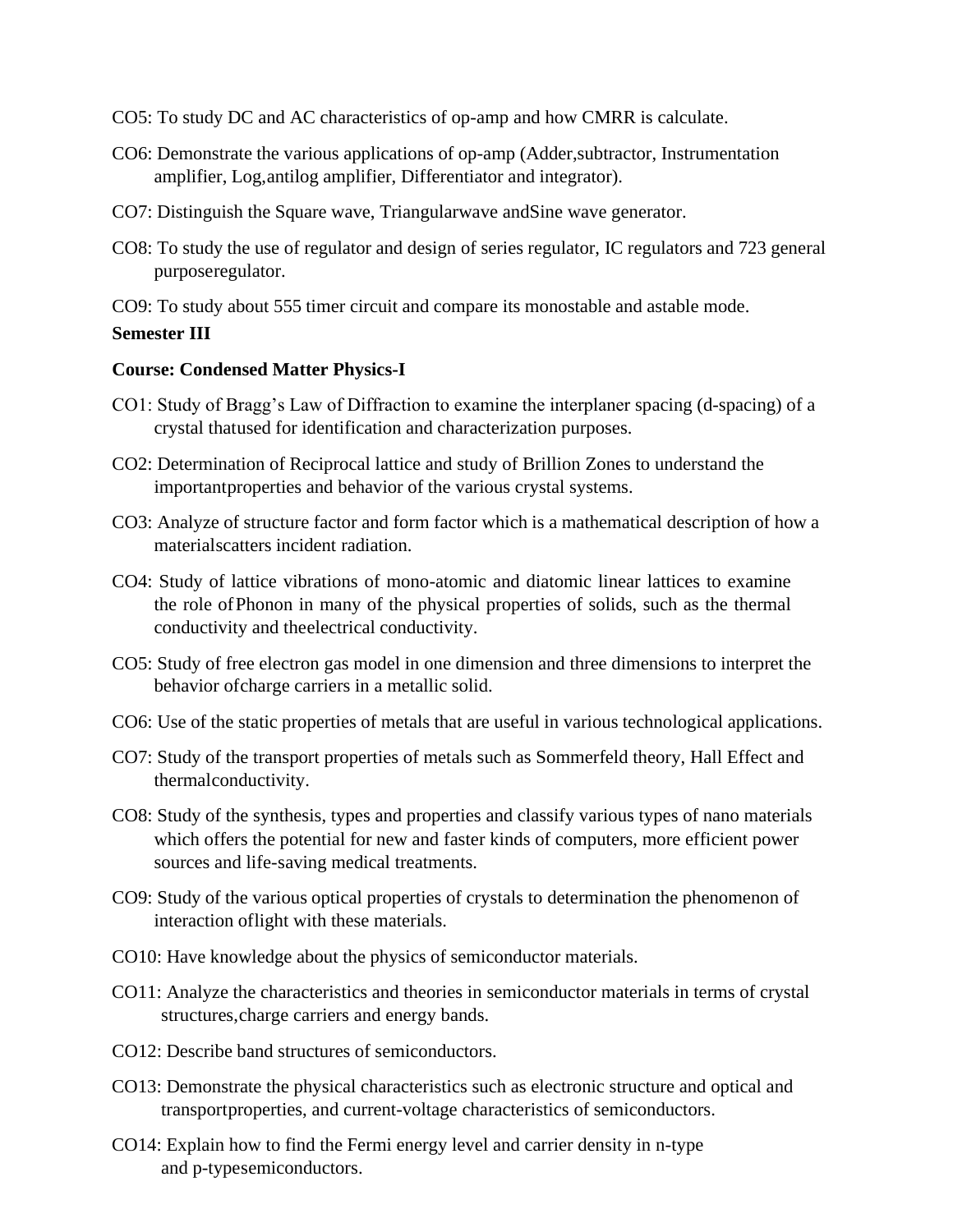# **Course: Nuclear Physics**

- CO1. In this students will analyze the nuclear properties like nuclear radius, mass and abundance of nuclides, binding energy and semi-empirical formula and relation between angular momentum andparity. Also the methods of calculating such properties.
- CO2. The students learn about the spin and orbital contribution to magnetic moment and methods ofmeasuring these terms.
- CO3. This tells about the properties of nuclear force and use of various models that tells about the interaction between nucleons.
- CO4. In this students will study the various models that examine the detailed information about thenuclear structure.
- CO5. The course is such designed to teach students about various types of nuclear reactions and classifytheir energetic.
- CO6. Students will learn about the neutron sources and detectors and also the methods of slowing downthe neutrons.
- CO7. This discusses the various types of nuclear reactions and their properties.
- CO8. Students analyze various methods of accelerating various types of particles to perform scatteringexperiments.

# **Course: Advanced Quantum Mechanics**

- CO1:- Understand Indistinguishability principle, Symmetry and antisymmetry of wave functions,Exchange operators,
- CO2: Develop the Ability to solve Scattering problems of identical particles. Example to solve the:Hydrogen molecule, Spin statistic theorem, Slater determinant
- CO3: Obtained the solution of wave function like Rayleigh Ritz variational method for ground & excitedStates, for example:- Ground state energy of hydrogen, helium and harmonic oscillator,
- CO4: To solve the problems of Time Independent Perturbation Theory. First order and second order perturbation theory for nondegenerate case; Problems: Anharmonic oscillator, Heatom; Degenerateperturbation theory, Problems: Stark effect, Zeeman effect.
- CO5: To solve the problems of Transition probability for constant and harmonic perturbation, Goldenrule, Induced absorption and emission, Einstein coefficients; Problems: Radiative transitions.
- CO6: Understand WKB Method for solve the problems of potential

barrier

- CO7: Formulate and implement of Collision Theory
- CO8: Acquire knowledge on Partial wave analysis
- CO9: Develop knowledge on different solutions related to Relativistic Quantum Mechanics: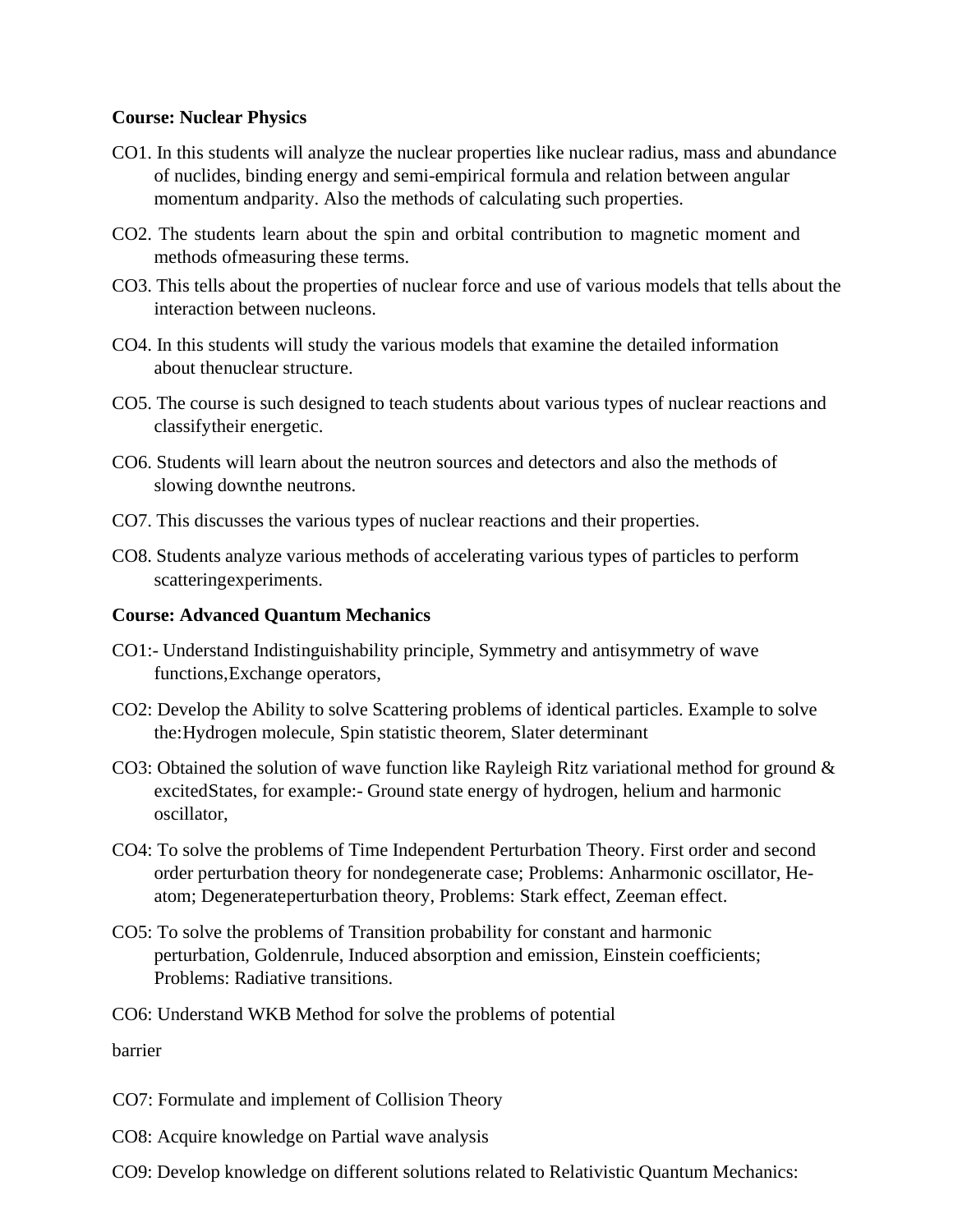### **Course: Computer Simulation in Physics**

- CO1: Students will get an idea for the Evaluation of polynomials and Root finding: Evaluation oftruncated series: Fundamental iterative scheme.
- CO2: Students will use the methods to find Solution of nonlinear equations (Newton-Raphson method,Secant method, Newton method for two dimensions).
- CO3: They will solve Iterative methods for systems of Linear equations (Jacobi method, Gauss SeidalIteration.)
- CO4: Students will differentiate about Interpolation and Approximation.
- CO5: Students will analyse methods for Linear and nonlinear curve fitting: Least squares approximation,Data linearization, and Piecewise and Cubic Spline interpolation.
- CO6: Students will use mathematical tools like Differentiation and Integration using forward, backwardand central difference operators; Error analysis, Trapezoidal and Simpson rules; two and three dimensional integration for various problems
- CO7: Students will study methods to solve solutions of Ordinary Differential equation (Taylor method,Runge-Kutta method and Predictor-Corrector method).

CO8: Students will study about Pseudo random numbers and their generation, Monte-Carlo integration.

CO9: They will examine Simulation of Physics Problems and Algorithm development.

## **Semester: IV**

## **Course: Condensed Matter Physics-I**

CO 1: Analyze various properties of different types of magnetic materials.

CO 2: Compare the behavior of Magnetization at absolute zero and its temperature

dependence.

- CO 3: Differentiate Hard and soft magnetic materials.
- CO 4: Determine magnetic resonance and dielectric absorption of ferroelectric materials
- CO 5: Examine traditional and high Tc superconductors, Meissner effect, Heat capacity, Energy gap andIsotope effect.
- CO 6: Extrapolate the knowledge about basic ideas of BCS theory.
- CO 7: Analyze macroscopic quantum interference, SQUIDS and its

applications.

CO 8: Differentiate Plasmons, polaritons, polarons and Lattice defects

#### **Course: Advanced Electronics**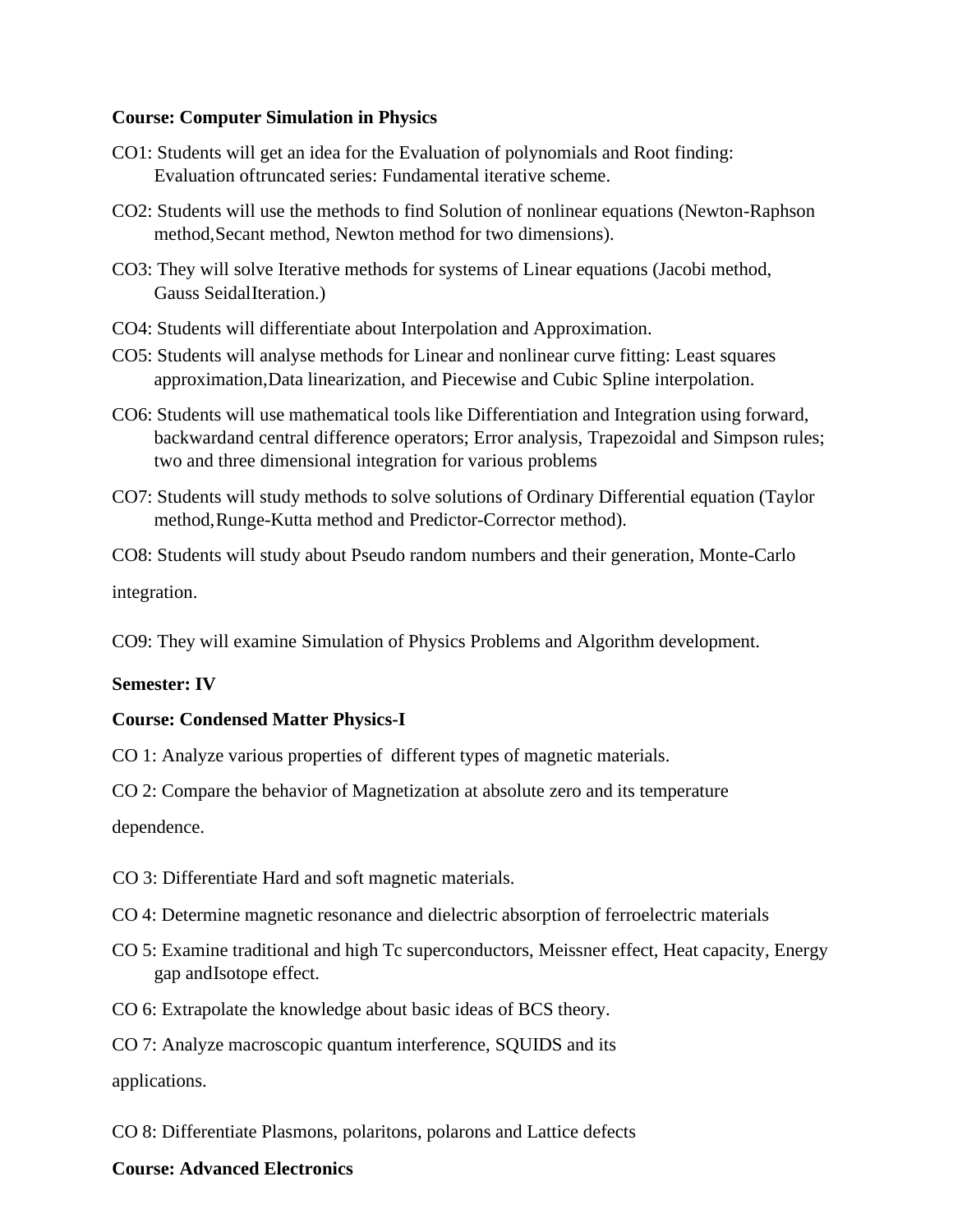- CO 1: To study the need of Analog to digital and digital to analog converter.
- CO 2:-Discuss variousmethods of generation of (A to D) and (D to A) signal and evaluate their performance.

CO 3: To study the use of Micro-Processor in daily life and block diagram of 8085 microprocessor.

- CO 4: To categories the various memory in term of RAM and ROM and compare (Bipolar
- ROM, MOS, ROM, Static RAM, Dynamic RAM).
- CO 5: To study the interfacing concept and demonstrate the interfacing of Input device, output devicesand Memory segment with 8085.
- CO 6: To classify various types of instructions (Data transfer, Arithmetic, Logic, Branch, Rotote andcompare) and their format in 8085.
- CO 7: To study the Looping, Counting; and indexing concept and differentiate higher bit addition anddata transfer instruction from lower bit instruction.
- CO 8: To study about the Stack, Subroutine, conditional Call and Return Instructions

of 8085.

CO 9: Classify various higher bits processors.

## **Course: Radiation Physics**

- CO1: Demonstrate a knowledge of fundamental aspects of Energy distribution of thermal neutrons,Effective cross section of thermal neutron and slowing down of reactor neutrons.
- CO2: Calculate transport mean free path and scattering cross-section and Slowing down time, Resonanceescape probability
- CO3: Examine Neutron cycle and multiplication factor Neutron leakage and critical size, Nuclearreactors and their classification
- CO4: Evaluate thermal Neutron diffusion, Neutron diffusion equation, Thermal diffusion length, Exponential pile, Diffusion length of a fuel-moderator mixture, Fast neutron diffusion and Fermiage equation, Correction for neutron capture
- CO5: Analyze nuclear spectrometric data, Measurements of nuclear energy levels, spins, parities andmoments
- CO6: Calculation of g-factors and hyperfine fields.
- CO7: Categorize experimental techniques used (or developed) for nuclear physics purposes and discusstheir influence on development of new technologies
- CO8: Apply radiation physics applications in medical diagnostics and therapy, energetic, geology,archaeology.

#### **Course: Electronics Communication System**